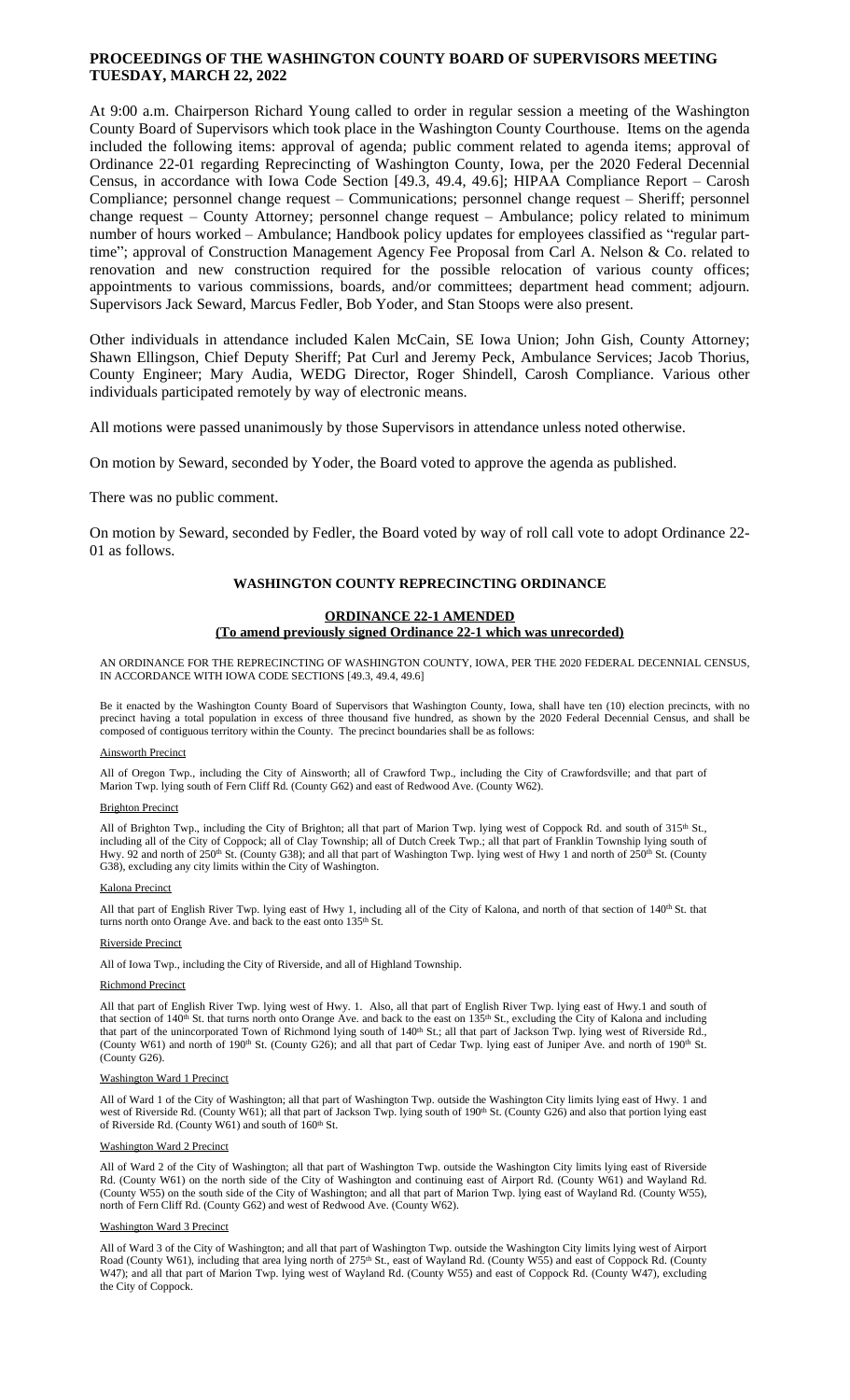#### Washington Ward 4 Precinct

All of Ward 4 of the City of Washington; all that part of Franklin Twp. lying south of 250<sup>th</sup> St. (County G38); all that part of Washington Twp. outside the City limits lying west of Wayland Rd. (County W55) and west of Coppock Rd. (County W47); and all that part of Marion Twp. lying west of Coppock Rd. (County W47) and north of 315<sup>th</sup> St.

### Wellman Precinct

All of Lime Creek Twp., including the City of Wellman; all of Seventy-six Twp.; all that part of Cedar Twp. lying west of Juniper Ave. and north of  $190<sup>th</sup>$  St. (County G26) and also all of Cedar Twp. lying south of  $190<sup>th</sup>$  St. (County G26); all that part of Franklin Twp. lying north of Hwy. 92, including the City of West Chester.

**SEVERABILITY CLAUSE:** If any section, provision or part of this ordinance shall be judged invalid or unconstitutional, such adjudication shall not affect the validity of the ordinance as a whole or any section, provision or part thereof not adjudged invalid or unconstitutional.

**REPEALER:** All ordinances or parts of ordinances in conflict with the provisions of this ordinance are hereby repealed.

**EFFECTIVE DATE:** This ordinance shall become effective January 15, 2022 after its final passage, approval and publication as provided by the Code of Iowa.

Carosh Compliance Solutions, LLC (CAROSH) provides Health Insurance Portability and Accountability Act (HIPAA) compliance assistance to Washington County. CAROSH President and CEO Roger Shindell provided the Board with a training progress summary which indicated an overall course completion report of 57%. Shindell recommended that such percentage should instead be at least 80% as training is the most effective means of preventing private health information breaches as well as responding to a breach. According to Shindell a HIPAA breach would not only weigh on the Washington County budget but would also result in reputational harm. Shindell in turn provided a proposed 1-year contract with an effective date of April 12, 2022, between CAROSH and Washington County whereby CAROSH would continue to provide HIPAA compliance assistance to Washington County at an annual cost of \$10,800.00. The Board took no formal action.

On motion by Yoder, seconded by Fedler, the Board voted to acknowledge, and authorize the Chairperson to sign, a personnel change request from Communications for Susan Holub who will begin duties as a full-time non-exempt Dispatcher on April 6, 2022, at the rate of \$19.01 per hour for 1<sup>st</sup> shift, \$19.36 per hour for 2<sup>nd</sup> shift, and \$19.51 per hour for 3<sup>rd</sup> shift. On July 1, 2022, Holub's rates of pay will increase to \$20.88 per hour for 1<sup>st</sup> shift, \$21.23 per hour for 2<sup>nd</sup> shift, and \$21.38 per hour for 3<sup>rd</sup> shift. The County Auditor is hereby authorized to issue pay warrants upon proper certification from the Department Head.

On motion by Fedler, seconded by Seward, the Board voted to acknowledge, and authorize the Chairperson to sign, a personnel change request from the Office of Sheriff for Robyn Hoppman whose final day of employment will occur March 25, 2022.

On motion by Stoops, seconded by Yoder, the Board voted to acknowledge, and authorize the Chairperson to sign, a personnel change request from the Office of Sheriff for Ellie Todd whose final day of employment will occur March 25, 2022.

On motion by Stoops, seconded by Yoder, the Board voted to acknowledge, and authorize the Chairperson to sign, a personnel change request from the County Attorney for Justin O'Rourke who will begin duties as Collections Coordinator on April 4, 2022, at the rate of \$20.51 per hour. The County Auditor is hereby authorized to issue pay warrants upon proper certification from the Department Head.

On motion by Seward, seconded by Fedler, the Board voted to acknowledge, and authorize the Chairperson to sign, a personnel change request from Washington County Ambulance Services for Aaron Olson who is stepping down from his duties as a full-time non-exempt Paramedic Supervisor to new duties as a full-time non-exempt Paramedic effective March 30, 2022. With the change Olson's rate of pay will change from \$32.03 per hour to \$23.92 per hour.

On motion by Fedler, seconded by Stoops, the Board voted to acknowledge, and authorize the Chairperson to sign, a personnel change request from Washington County Ambulance Services for EMT Josh Laws whose employment classification will change from non-exempt full-time to non-exempt casual part-time effective March 23, 2022. The change in classification will not result in a change in the compensation rate for Laws.

On motion by Yoder, seconded by Fedler, the Board voted to acknowledge, and authorize the Chairperson to sign, a personnel change request from Washington County Ambulance Services for Kasey Wieland whose final day of employment will occur April 1, 2022.

The Board took up what proved to be a lengthy discussion regarding a proposal from Washington County Ambulance Services (WCAS) Director Jeremy Peck to establish a minimum work classification for Ambulance employees. As proposed by Peck, the classification would be called (Non-Full Time) with employees that are classified as such being required to work a minimum of 24 hours during each two consecutive pay period blocks. According to Peck the minimum standard is needed in order to ensure that employees stay knowledgeable with regard to new WCAS procedures and equipment. The proposed classification would not affect any current WCAS employees. The Board took no formal action.